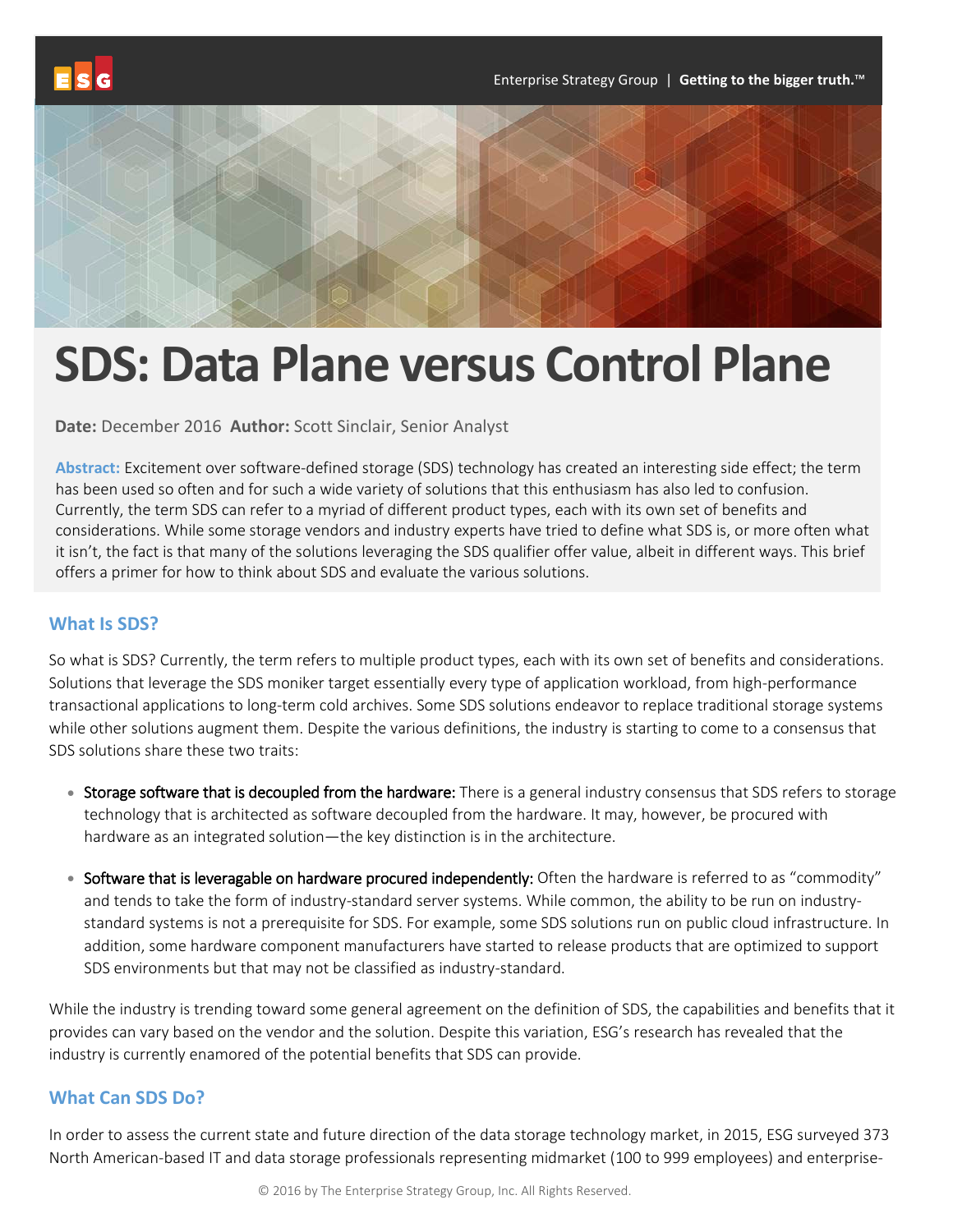class (1,000 employees or more) organizations. As part of the survey, respondents were asked about their organizations' plans for SDS, which ESG defined as the abstraction of storage features and functionality from physical arrays to a centralized software layer. Despite the confusion surrounding the definition of SDS, the interest in SDS technology among survey participants was dramatic. A combined 60% of respondent organizations reported being committed to SDS as a long-term strategy, with one in five respondent organizations having actually begun their implementations (see Figure [1](#page-1-0)).<sup>1</sup>

**FIGURE 1. Organization's Perspective on Software-defined Storage**



*Source: Enterprise Strategy Group, 2016*

When study participants were asked to identify the drivers for consideration of SDS technology, more than half (55%) of current and potential users identified simplified storage management as a factor in the decision to consider SDS (see Figure 2). There is, however, also a clear economic element to SDS as evidenced by the fact that nearly half (a combined 45%) of current and potential users cited total cost of ownership (TCO) (17%), reduced operational expenses (15%), or reduced capital expenses (13%) as the most important factor driving SDS consideration at their organizations.<sup>[2](#page-1-1)</sup> This seems to indicate that the technical understanding of the potential benefits of SDS is in the process of evolving. When the concept of software-defined technology was initially introduced, the conversation was often dominated by the potential reduction in capital expenditures through the usage of commodity hardware. However, this data shows that a greater number of respondents are focused on simplified storage management and the accompanying economic benefits in the form of TCO and/or reduced operational expenses.

<span id="page-1-0"></span> <sup>1</sup> Source: ESG Research Report, *[2015 Data Storage Market Trends](http://research.esg-global.com/reportaction/2015datastoragetrends/Toc)*, October 2015.

<span id="page-1-1"></span><sup>2</sup> ibid.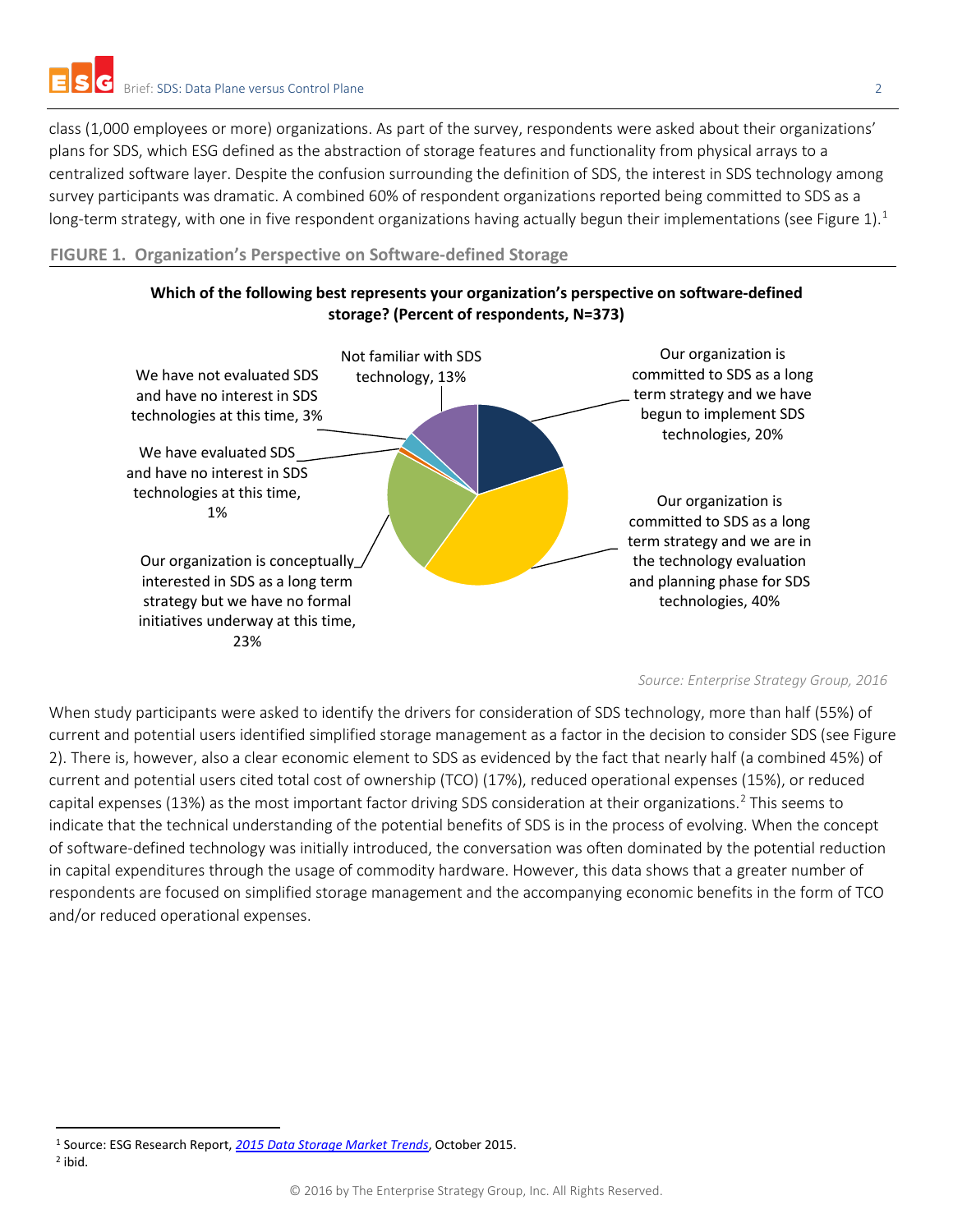#### **FIGURE 2. Factors Responsible for Consideration of Software-defined Storage**



#### **To the best of your knowledge, which of the following factors are responsible for your organization's consideration of software-defined storage? (Percent of respondents, N=307)**

*Source: Enterprise Strategy Group, 2016*

These benefits offer IT organizations a much needed opportunity to escape the confines of the more traditional storage silos that still comprise much of the enterprise storage landscape. The term SDS, however, covers a broad range of technologies, and the benefits achieved can vary based on the type of solution. Prior to evaluating an SDS technology, it is important to understand how SDS fits into the existing storage landscape and the differences between the SDS options. There has been commentary throughout the industry claiming SDS as a new storage market. That is simply not accurate. Technologies under the SDS umbrella cover a wide range of storage, workload, and customer types. SDS solutions compete against traditional storage solutions as often or more often than they compete against other SDS solutions. SDS is more accurately a new delivery mechanism of storage technology seeking to disrupt a wide range of storage types, including block, file, and object. It is this breadth of the SDS solution landscape that can make evaluating solutions so difficult. A helpful method to better understand the specific benefits of an SDS solution is to classify it into one of a couple of different categories.

# **The Data Plane and the Control Plane**

A couple of terms commonly used throughout the industry to describe the differences between SDS solutions are "data plane" and "control plane." Rather than attempting to redefine industry terminology, it may be more beneficial to simply leverage the existing vernacular. The use of "planes" as a term is commonly attributed to the networking industry and has been recently adopted to help better define SDS. However, as with many things that have been recently adopted, data plane and control plane also have differing definitions based on which vendor is doing the talking. While different definitions of these planes exist, the following section presents a guideline for using these terms to better understand the SDS landscape.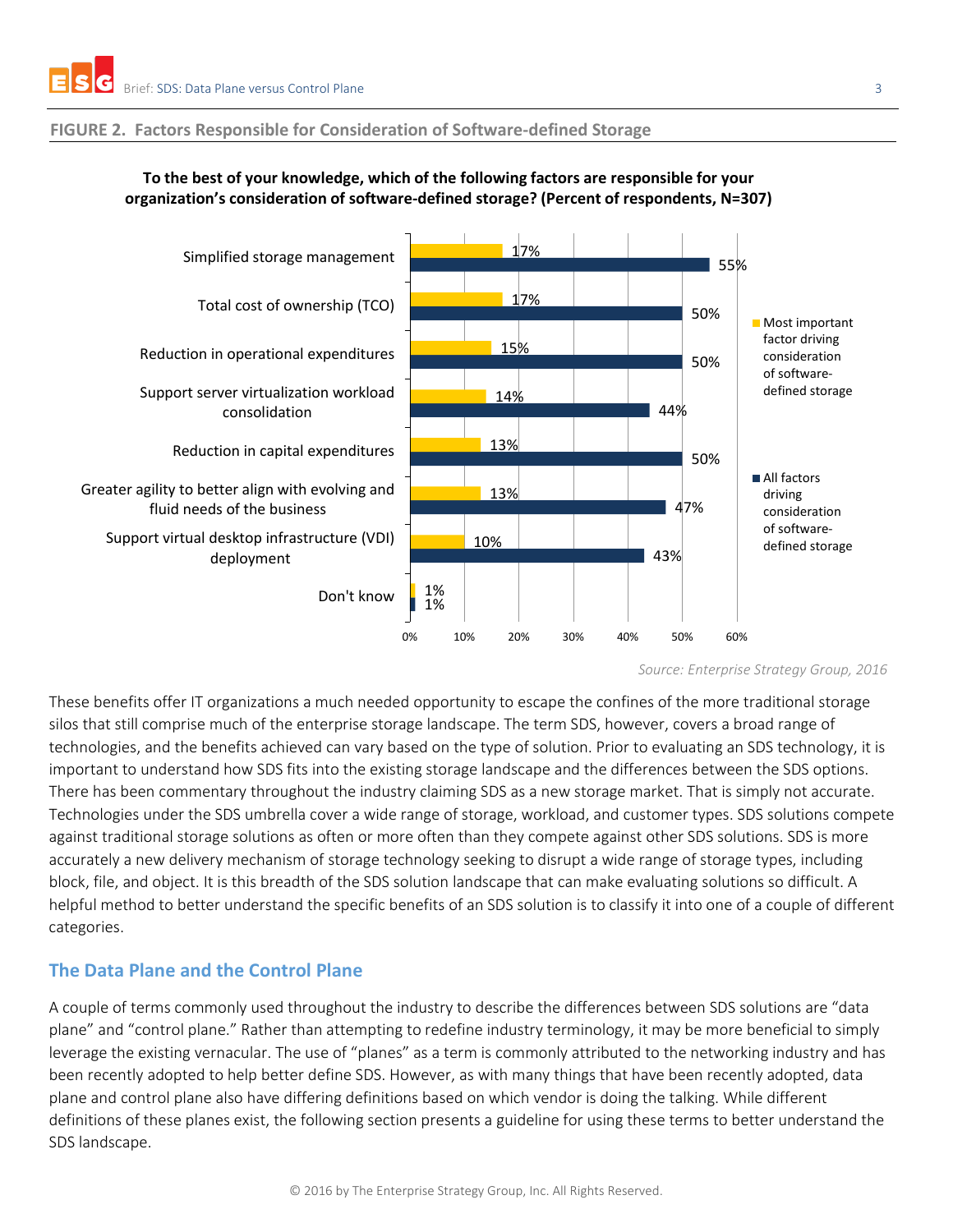# **Control-plane SDS Technologies Focus on How the Storage Resource Is Managed**

Solutions that fall into the control-plane category do not seek to replace a traditional SAN or NAS arrays. Rather, they seek to ease the management or orchestration of these systems.

- These solutions often enable heterogeneous storage platforms to be combined and presented as a single storage pool.
- These solutions are often designed to make it easier to manage data and migrate across media types, including public cloud services, and can include functionality such as multi-tenancy and chargeback.
- These solutions also can offer orchestration-level benefits and are able to tie storage resources directly to application deployments for superior manageability.

#### **Data-plane SDS Solutions Focus on How the Storage Resource Is Accessed**

Solutions that fall into this category are intended to provide the capabilities available from a traditional storage system.

- The storage architecture may be block, file, or object, and may offer a combination of protocols.
- These solutions may be deployed in hyperscale fashion as a scale-out external storage solution, or in a hyperconverged fashion for a hyperconverged infrastructure deployment.
- These solutions offer storage capabilities found in traditional storage arrays including, but not limited to, high availability and the ability to recover from a hardware component failure while leveraging the internal storage located inside the industry-standard, often server, hardware.
- When coupled with industry-standard hardware procured from a third party, these SDS solutions are designed to eliminate the need for a traditional SAN or NAS array.

While multiple solutions exist that combine some level of data-plane and control-plane elements, the benefits SDS solutions provide can vary depending on whether the solution intends to replace a traditional storage array or virtualize it. Regardless of the architecture type, SDS is seeing strong interest across the industry.

# **The Bigger Truth**

The storage industry is in the middle of a massive upheaval. New technologies, such as SDS, are disrupting the way IT organizations procure, deploy, and manage storage. When considering SDS, it is important to remember to think of it as a deployment model rather than its own segment of the storage market. There is an SDS option that addresses almost every enterprise storage data type whether it is block, file, or object-based. ESG research has revealed the potential of SDS to deliver greater simplicity and much needed TCO savings. For the categories outlined in this paper, both data-plane and control-plane solutions deliver value to IT organizations. Control-plane solutions tend to focus more on reducing the cost of operations and simplifying management and orchestration, while data-plane solutions tend to focus on reducing the capital cost of storage while reducing hardware "lock-in" by easing the integration of new technologies to the storage pool. It is these benefits that may one day lead SDS to become the standard in how storage technology is procured and deployed.